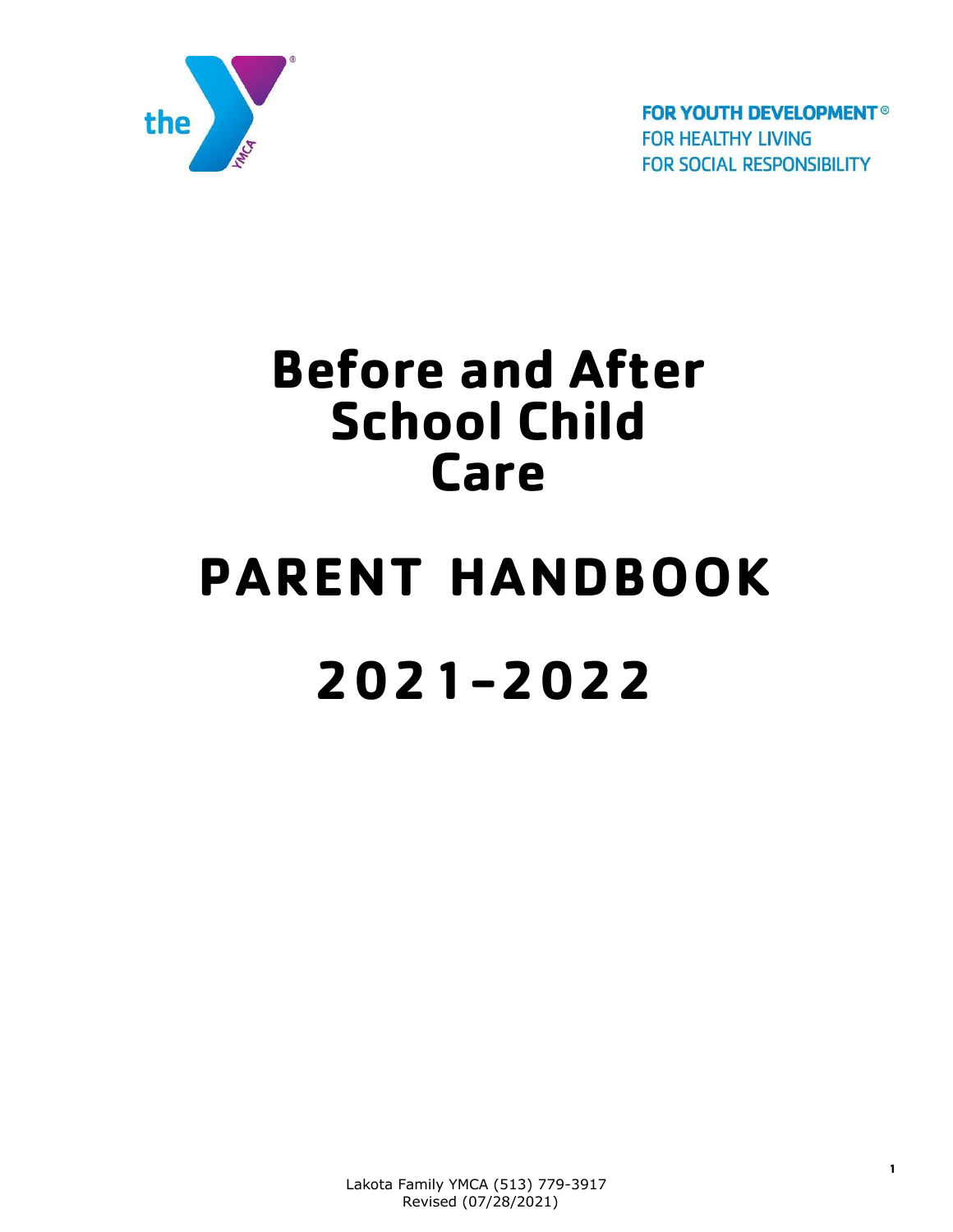## **LAKOTA FAMILY YMCA BEFORE AND AFTER SITES**

Lakota Family YMCA services ALL Lakota Local Schools for Early Childhood and Elementary, K-6<sup>th</sup> grade. Some schools Before & After School is located at their school, while some of the other schools will be located at another school. Please find the school that your child attends in column one (School Name and Address) and find the school you will drop off and pick up in column two (Before & After School Site).

Lakota Family YMCA Child Care will work with Lakota Local Schools, Peterman Bussing and you to make sure your child is transported to the correct school if they must use the bus service. The bus information will be provided to you via email as we get closer to the start of the school year.

| <b>School Name and Address</b>                                                             | <b>Before &amp; After School Site</b>                                     |  |
|--------------------------------------------------------------------------------------------|---------------------------------------------------------------------------|--|
| Adena Elementary<br>9316 Minuteman Way<br>West Chester, OH 45069                           | AM located at Shawnee ECS<br>PM located at Adena Elementary               |  |
| <b>Cherokee Elementary</b><br>5345 Kyles Station Road<br>Liberty Township, OH 45044        | AM located at Heritage ECS<br>PM located at VanGorden Elementary          |  |
| Creekside Early Childhood<br>5070 Tylersvills Road<br>West Chester, OH 45069               | AM and PM located at Creekside ECS                                        |  |
| <b>Endeavor Elementary</b><br>4400 Smith Road<br>West Chester, OH 45069                    | AM and PM located at Endeavor Elementary                                  |  |
| <b>Freedom Elementary</b><br>6035 Beckett Ridge Blvd.<br>West Chester, OH 45069            | AM and PM located at Union Elementary                                     |  |
| Heritage Early Childhood<br>5052 Hamilton-Mason Road<br>Liberty Township, OH 45011         | AM located at Heritage<br>PM located at VanGorden Elementary              |  |
| <b>Hopewell Early Childhood</b><br>8300 Cox Road<br>West Chester, OH 45069                 | AM located at Shawnee ECS<br>PM located at Adena Elementary               |  |
| Independence Elementary<br>7480 Princeton Road Liberty<br>Township, OH 45044               | AM and PM located at Independence<br>Elementary                           |  |
| Liberty Early Childhood<br>6040 Princeton Road Liberty<br>Township, OH 45011               | AM located at Lakota Family YMCA<br>PM located at Independence Elementary |  |
| Shawnee Early Childhood<br>9394 Sterling<br>West Chester, OH 45069                         | AM located at Shawnee ECS<br>PM located at Adena Elementary               |  |
| <b>Union Elementary</b><br>8735 Cincinnati-Dayton Road<br>West Chester, OH 45069           | AM and PM located at Union Elementary                                     |  |
| VanGorden Elementary<br>6475 Lesourdsville-West Chester Road<br>Liberty Township, OH 45011 | AM located at Heritage ECS<br>PM located at VanGorden Elementary          |  |
| <b>Woodland Elementary</b><br>6923 Dutchland Blvd.<br>Liberty Township, OH 45044           | AM and PM located at Independence<br>Elementary                           |  |
| Wyandot Early Childhood<br>7667 Summerlin Blvd.<br>Liberty Township, OH 45044              | AM and PM located at Wyandot ECS                                          |  |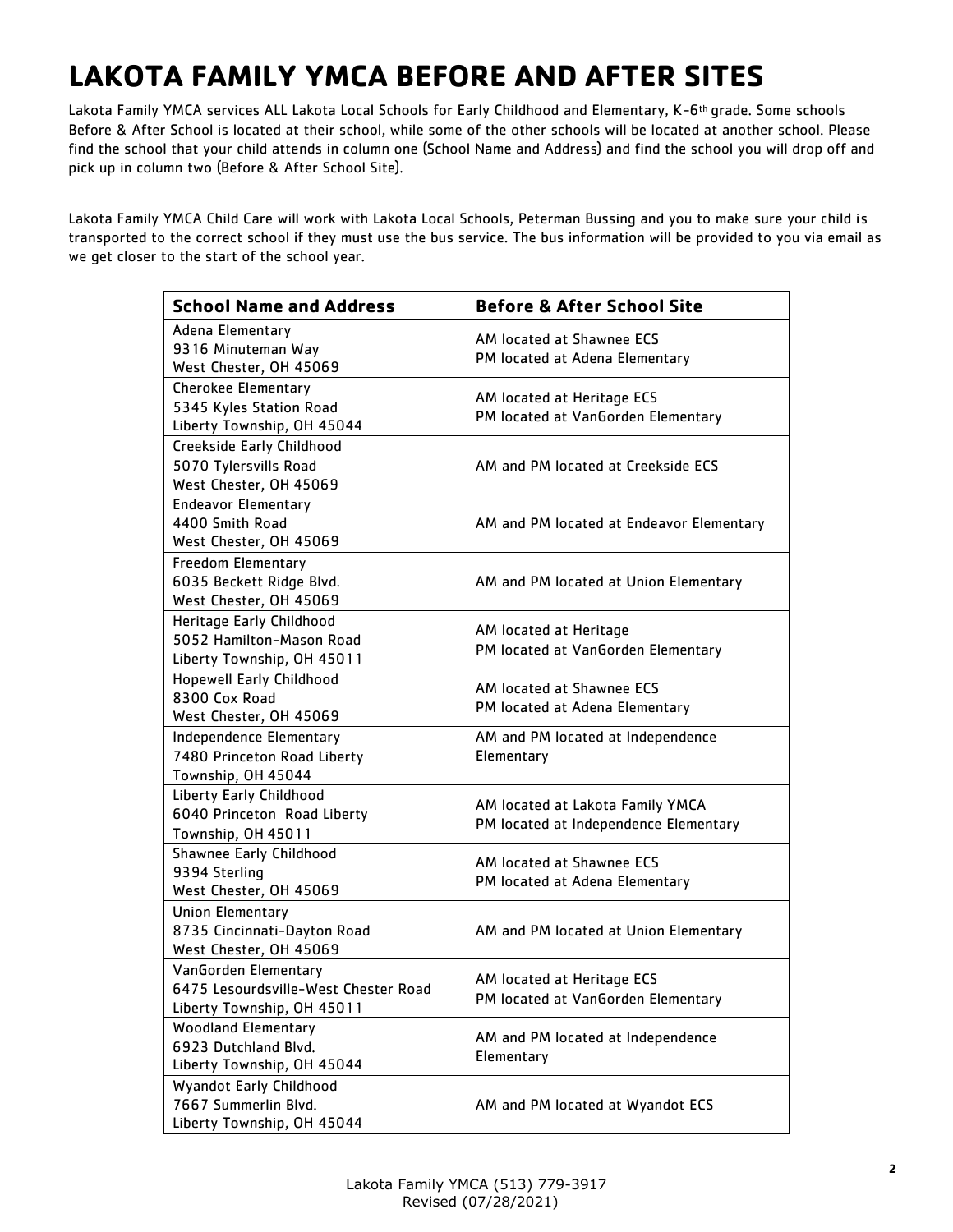## **DAILY SCHEDULE FOR SCHOOL AGE CHILD CARE FOR EARLY CHILDHOOD SCHOOLS**

| $7:00$ A.M.        | Program begins                                                                                                                                                                                                                                                                                                                                                                                                                                      |
|--------------------|-----------------------------------------------------------------------------------------------------------------------------------------------------------------------------------------------------------------------------------------------------------------------------------------------------------------------------------------------------------------------------------------------------------------------------------------------------|
| $7:00 - 7:30$ A.M. | Arrivals/Individual and free choice activities                                                                                                                                                                                                                                                                                                                                                                                                      |
| $7:30-8:45A.M.$    | Activity Choices - Creative Time<br>Arts & Crafts, Gym/Outdoor<br>Quiet Time, Games                                                                                                                                                                                                                                                                                                                                                                 |
| $8:45-9:10$ A.M.   | Clean up and dismissal to school                                                                                                                                                                                                                                                                                                                                                                                                                    |
| $4:00$ P.M.        | Staff greets the children after school                                                                                                                                                                                                                                                                                                                                                                                                              |
| 4:00-4:40 P.M.     | Time is offered for participants to be with peers and adults.<br>Children have time to discuss the day's activities and talk about plans for the rest of<br>the day. A after school snack is provided. An opportunity to play in or outdoors to<br>unwind from the day is provided. The school's outdoor playground, which is a fenced<br>in area, will be used. Outdoor play will be available unless there is severe weather or<br>safety issues. |
| $4:40 - 5:30$ P.M. | Choice of indoor activities throughout this period:<br>Homework time<br>$\bullet$<br>Creative art projects<br>$\bullet$<br>Music (listening, movement,<br>$\bullet$<br>& Instruments)<br>$\bullet$<br>Science activities<br>$\bullet$<br>Individual and group games<br>٠<br><b>Blocks and accessories</b><br>Creative drama                                                                                                                         |
| $5:30-6:00$ P.M.   | Clean up and maintenance of environment which is viewed<br>as an integral part of the total program. Children and adults will share in<br>maintenance of the space, so all have a vested interest in the beauty, neatness and<br>cleanliness of the space they share each day.                                                                                                                                                                      |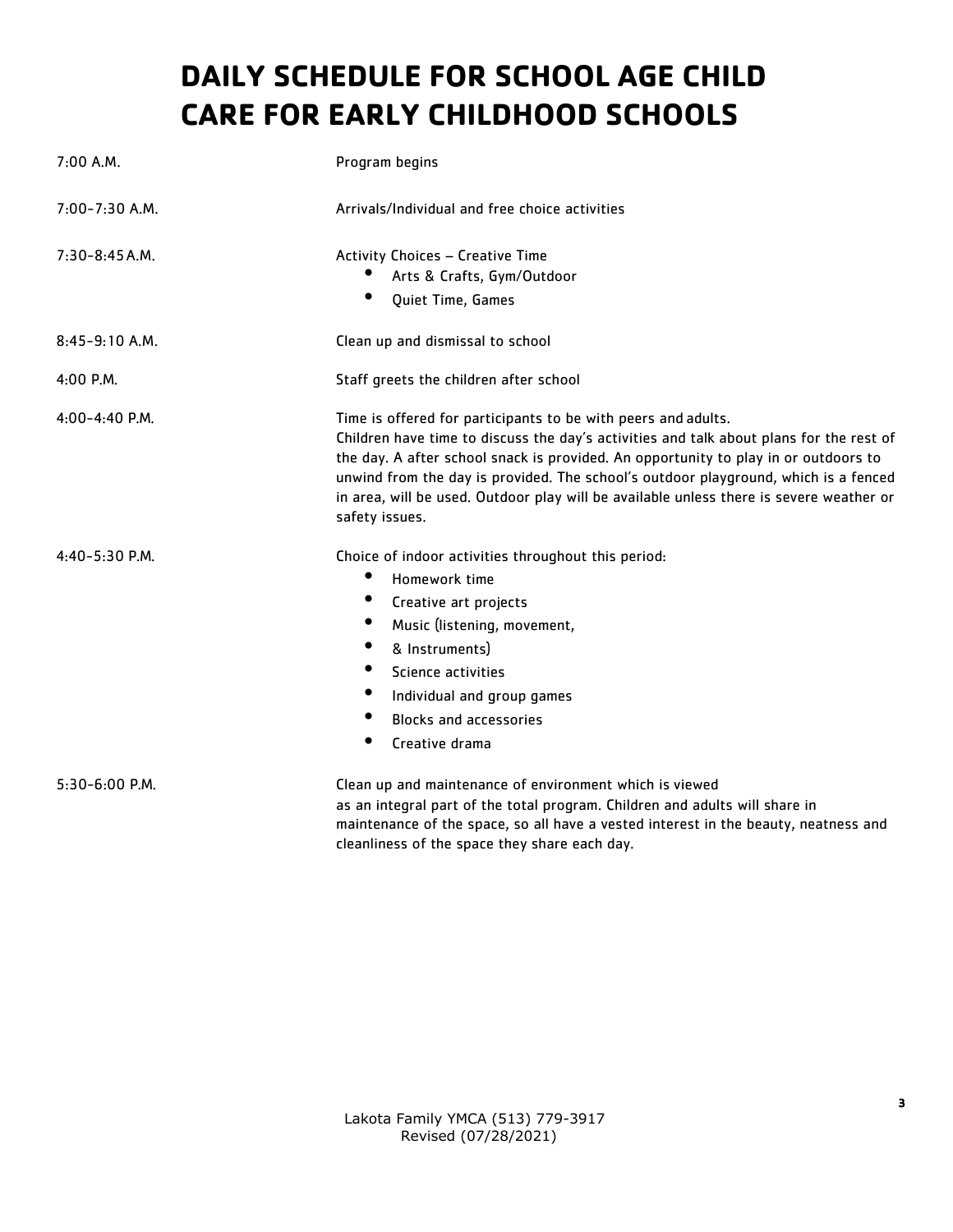## **DAILY SCHEDULE FOR SCHOOL AGE CHILD CARE FOR ELEMENTARY SCHOOLS**

| $7:00$ A.M.        | Program begins                                                                                                                                                                                                                                                                                                                                                                                                                                      |
|--------------------|-----------------------------------------------------------------------------------------------------------------------------------------------------------------------------------------------------------------------------------------------------------------------------------------------------------------------------------------------------------------------------------------------------------------------------------------------------|
| $7:00 - 7:30$ A.M. | Arrivals/Individual and free choice activities                                                                                                                                                                                                                                                                                                                                                                                                      |
| $7:30 - 8:00 A.M.$ | Activity Choices - Creative Time<br>Arts & Crafts, Gym/Outdoor<br>Quiet Time, Games                                                                                                                                                                                                                                                                                                                                                                 |
| $8:00 - 8:20$ A.M. | Clean up and dismissal to school                                                                                                                                                                                                                                                                                                                                                                                                                    |
| $3:10$ P.M.        | Staff greets the children after school                                                                                                                                                                                                                                                                                                                                                                                                              |
| 3:10-3:40 P.M.     | Time is offered for participants to be with peers and adults.<br>Children have time to discuss the day's activities and talk about plans for the rest of<br>the day. A after school snack is provided. An opportunity to play in or outdoors to<br>unwind from the day is provided. The school's outdoor playground, which is a fenced<br>in area, will be used. Outdoor play will be available unless there is severe weather or<br>safety issues. |
| 3:40-5:30 P.M.     | Choice of indoor activities throughout this period:<br>٠<br>Homework time<br>$\bullet$<br>Creative art projects<br>$\bullet$<br>Music (listening, movement,<br>$\bullet$<br>& Instruments)<br>٠<br>Science activities<br>Individual and group games<br>٠<br><b>Blocks and accessories</b><br>$\bullet$<br>Creative drama                                                                                                                            |
| 5:30-6:00 P.M.     | Clean up and maintenance of environment which is viewed<br>as an integral part of the total program. Children and adults will share in<br>maintenance of the space, so all have a vested interest in the beauty, neatness and<br>cleanliness of the space they share each day.                                                                                                                                                                      |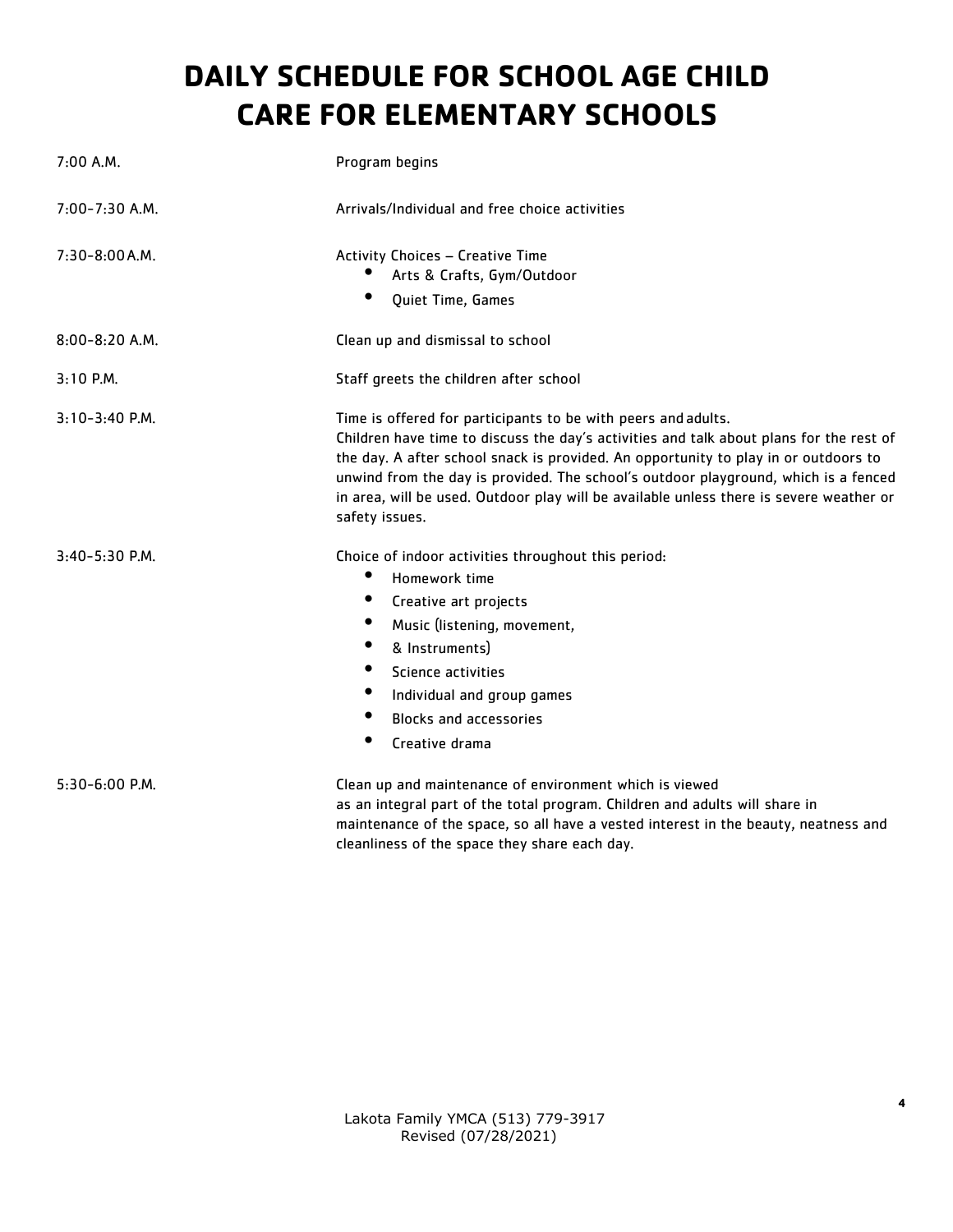#### **CHILD CARE PROGRAMS**

Welcome to the Lakota Family YMCA. We are so pleased you have chosen the YMCA for your child's care for the year. Our staff wants to make sure you and your son or daughter have the best experience possible, so please take a few minutes to go over this handbook. Communication between caregivers and parents/guardians is of the utmost importance in keeping our facility a fantastic place to learn and have fun. In light of this, please feel free to address any concerns or questions you may have with the site administrator, another staff member, or the Child Care Director. We are all looking forward to sharing many memorable experiences with you and your child.

#### **PROGRAM PHILOSOPHY FOR CHILD CARE PROGRAMS**

The purpose of our Child Care program is to meet the developmental needs of school age children. The program focuses on facilitating the child's sense of industry, competence, creating an environment conducive to positive peer interaction, which encourages initiative, and supports the growth of a positive sense of self-direction and free choice under the guidance of nurturing and caring staff. Our goal is to emulate a warm home setting with intellectual stimulation, supportive of the child's emotional, social, cognitive and physical developmental needs of school age children.

#### **PROGRAM GOALS**

In the context of a home-like environment, the program provides:

- safe environment
- emotional support and warmth
- responsive adults who serve as good adult role models and especially, good listeners
- opportunities for child-initiated activities
- developmentally appropriate enrichment activities
- freedom to be alone or work and play with peers
- opportunity for large muscle and outdoor play activities
- encouragement to be creative and imaginative
- small group activities

#### **OUR MISSION**

- To encourage a sense of community through friendship, sharing responsibility for self and play areas, as well as a respect for others.
- To reinforce a philosophy of a healthy and safe lifestyle including fitness, proper nutrition, building selfconfidence and physical condition provided in a safe environment.
- To promote involvement in a spectrum of activities and social interaction for social development while assuring support for emotional well-being.
- To aid in the building of the physical body through play and organized games, concentrating on variety, coordination, following directions and fun.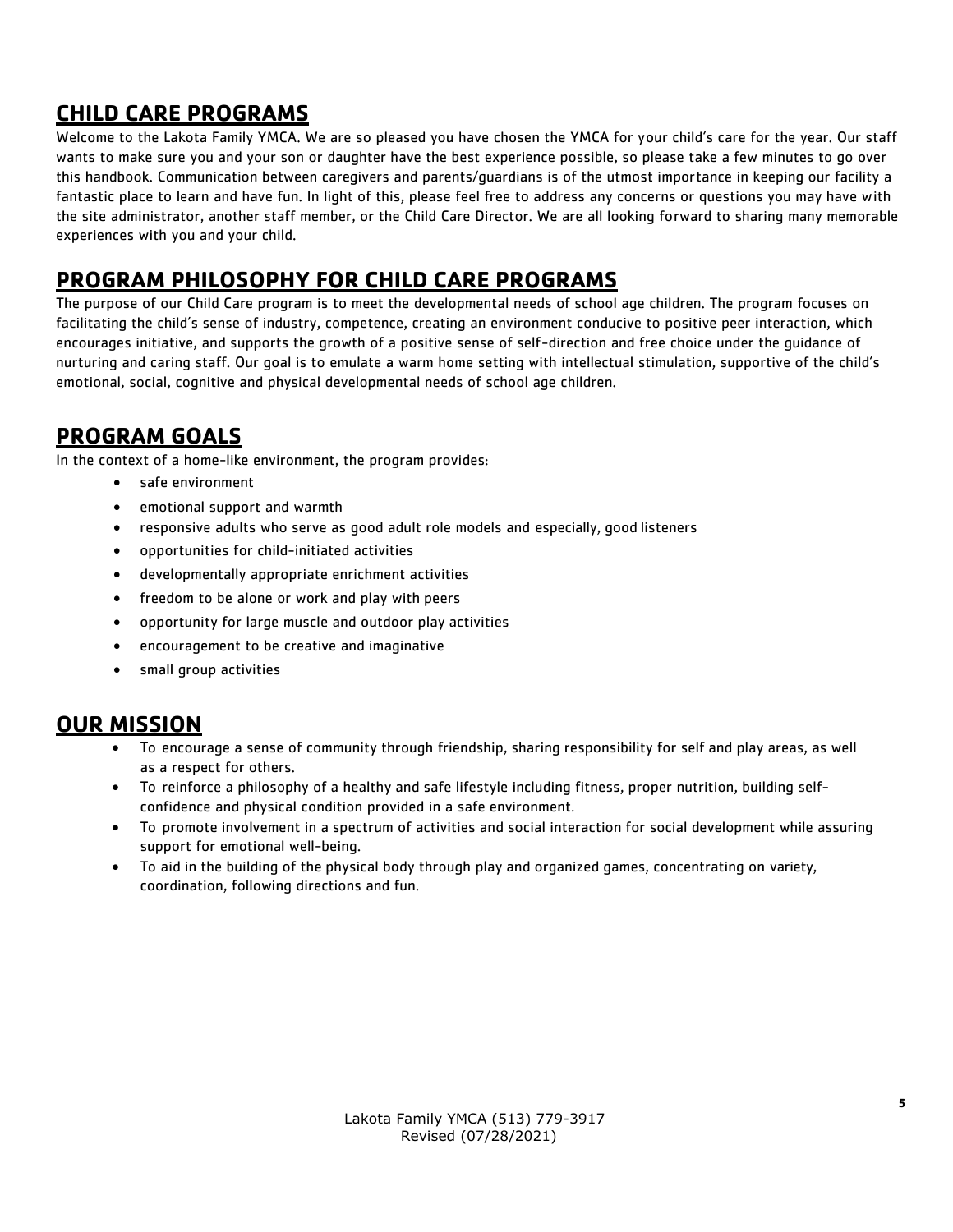#### **PARENTAL INVOLVEMENT**

Parental involvement is essential to our program. We appreciate any suggestions or criticisms that parents may have. In providing an open relationship with all parents, we believe that we provide better care for their children. Please call the Childcare Director or speak with the Site Administrator about any questions or concerns.

We encourage parents to visit our program at any time. Any parent who has a special interest or skill to share, please notify the Site Administrator or Child Care Director. If there is a custody issue involving Child Care, a copy of the custody agreement must be kept in the child's file at the center. The Child Care Director at the YMCA will also keep a copy.

The Ohio Administrative Code requires that we provide a roster of names and telephone numbers of parents, custodians, or guardians of children attending the Center. This roster is available upon request. Parents have the right to deny inclusion of their names on the roster. If there is a concern, please contact the Child Care Director at the Lakota Family YMCA at 779- 3917.

This program does provide onsite space for mothers to breastfeed and to pump. The location onsite would be a teacher's lounge or a staff bathroom; whichever would be available at the time.

This program is licensed to operate legally by The Ohio Department of Family Jobs and Services. The Ohio Department of Family Jobs and Services provides a toll-free number for persons to report suspected violations by the Center. Refer to licensure at your facility for that number.

### **CENTER POLICIES**

#### **Discipline Policy & Children's Bill of Rights**

- 1. Every child in our program has the right to be respected as an individual with concern for his or her interests, handicaps, special talents, individual style and pace of learning.
- 2. Every child has the right to a calm, warm, loving, and nurturing environment where physical attention (hugs & cuddling) is freely given so that a child feels valued and secure, and is thus able to develop positive self-esteem.
- 3. Every child has the right to personal attention, a relaxed atmosphere, and freedom of choice in his or her daily activities, which can only be provided in small classes.
- 4. Every child has the right to have all physical needs met, including the need for rest and relaxation throughout the day.
- 5. Every child has the right to a clean, safe environment in which to spend his or her day.
- 6. Every child has the right to experience a variety of activities throughout the day that helps him or her develop a feeling of independence and confidence. These activities provide opportunities for creativity, exploration, learning and development in language skills, gross and fine motor skills, cognitive skills, social skills and emotional/psychological maturation.
- 7. Each child is treated with respect and concern for his/her developmental needs.
- 8. Guidance and discipline are positive, productive, non-punitive and appropriate to the situation and to each child's individual development. Verbalizing the child's feelings, redirection and problem solving techniques are the methods used by the staff to guide children's behavior.
- 9. There will be no cruel, harsh or unusual punishment.
- 10. No child shall ever be isolated from the Center as a form of discipline.
- 11. In case of physical fighting among children, appropriate restraint for separation by the teacher may be used for the safety of the children involved. No form of physical punishment will ever be used.
- 12. Discipline will never be imposed for failure to eat or toileting accidents.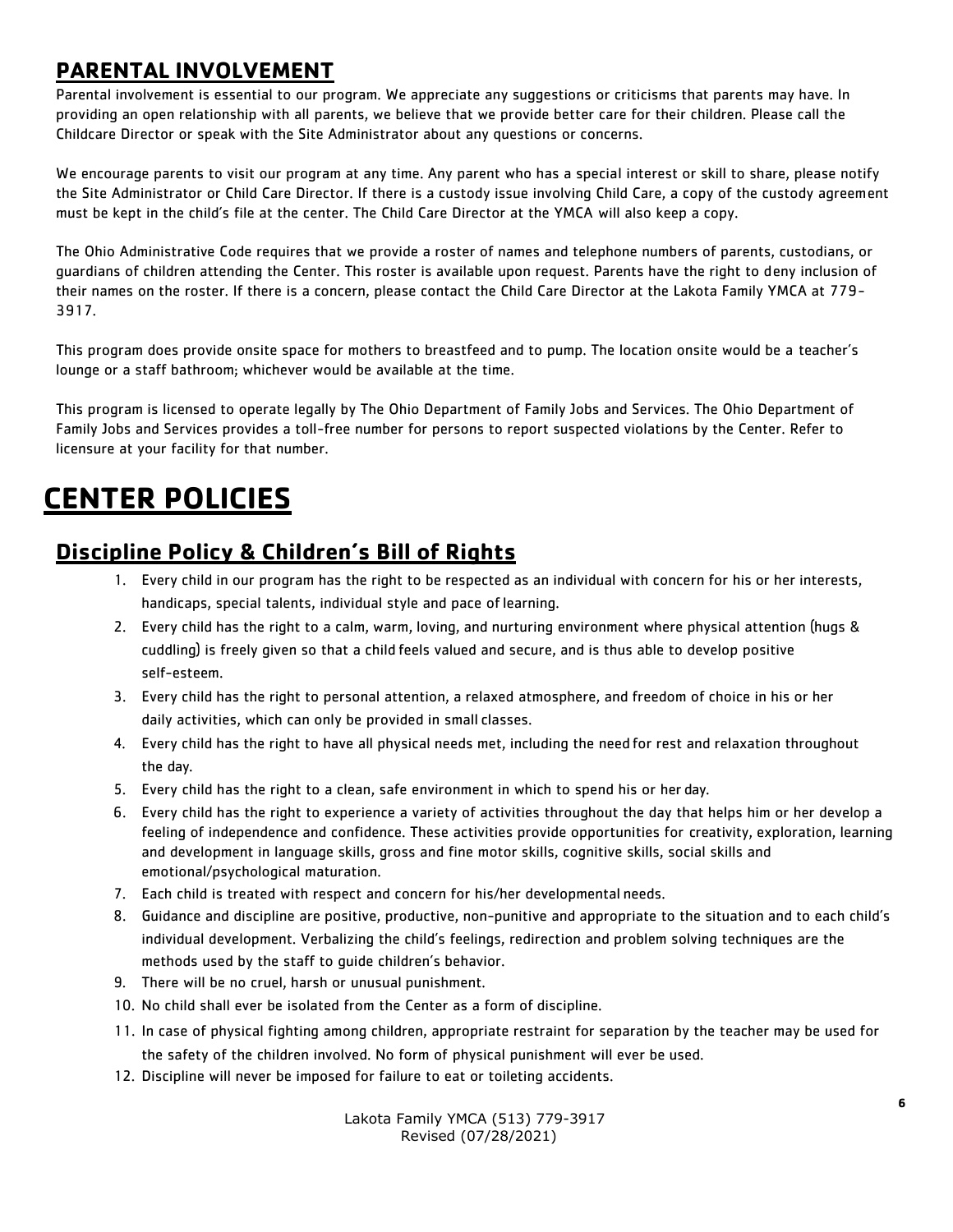- 13. No child will ever be shamed, humiliated, or frightened by any form of discipline.
- 14. No child will ever be subjected to profane language or other verbal abuse.
- 15. No discipline technique will ever be delegated to another child.
- 16. "No" shall be used only if followed by an explanation.
	- Group punishment will not be used for inappropriate actions of one or few children.
	- Children will not be restricted from activities for an extended period of time.
	- The entire group of Before and After School Child Care children will not punished for the actions of one or a few.
	- The specifications of Rule 22 will apply to all employees of the center.

#### **Before & After School Care RULES**

- Show consideration for person speaking…"When the hand is risen, it's time to listen."
- Ask permission before leaving an activity to go anywhere.
- Use the buddy system.
- Walk!
- No tablets, toys, radios, portable CD players, iPods, MP3 players, Play Station Portables (PSP), virtual pets, cell phones, gameboys, and trading cards are allowed. If in doubt, ask the Lakota YMCA Child Care Staff before bringing it to Before & After School Care.
- No weapons or matches are to be brought to the site.
- Pick up after yourself and help keep the school clean.
- No physical fighting or name calling of any kind.
- HAVE FUN!

#### **INAPPROPRIATE BEHAVIOR PLAN**

Since our programs are based in the schools, the Before and After School Child Care Program will enforce the same rules that are observed by the school itself. There will be no fighting, no unacceptable language, and no unacceptable gestures. The discipline plan is the same at all of the Before and After School Child Care Sites.

In the event of a discipline problem, the following actions will take place.

**FIRST OFFENSE:** The teacher/Site Administrator will complete a discipline plan form that states the incident, solutions that were attempted to improve behavior, parental suggestions, a follow-up conference time (if needed) and both administrator and parent signatures.

**SECOND OFFENSE:** The discipline follow-up plan will include the date of the first meeting, and any changes that may have occurred since that time. It states the plan of action that will now take place, as well as both administrator and parent signatures.

**THIRD OFFENSE:** On the third and final offense a suspension form will be filled out. This will contain the day or days that your child is suspended from the program, the reason for suspension, and the date that your child may return to the program. It will also have both administrator and parent signatures.

Physical fighting of any kind is grounds for immediate one-day suspension. If your child is suspended from the program once, and has to be suspended again, the subsequent suspension will be for a mandatory three-day period. Any behavior problems after that point will result in expulsion from the program. The discipline policy has been developed for the safety and welfare of the children in our care. If you have any questions, please do not hesitate to call the Lakota Family YMCA.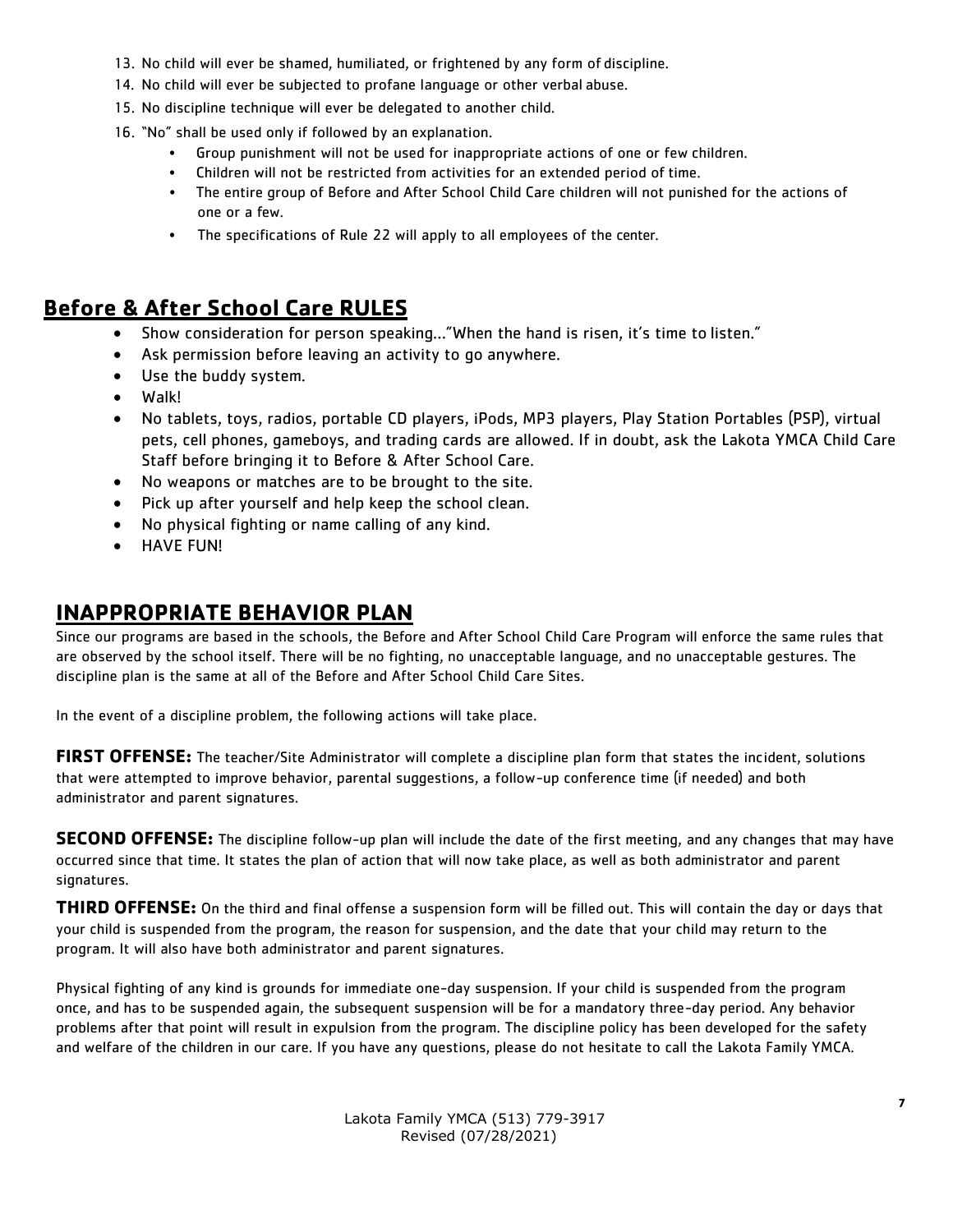The Lakota YMCA reserves the right to ask a child and/or family to leave the program if the safety of that child, another child or a staff member is in question. Parents/ Guardians are expected to act in an appropriate manner at all times while at the Before and After School Child Care site. If a parent/guardian needs to speak to a staff member out of respect for the children and other staff it is advised that the conversation is held privately and not in front of the children.

Employees of the Lakota Family YMCA Before and After School Child Care program are expected to act appropriately and within the personnel guidelines set by the Lakota YMCA. (For a copy of the employee handbook, contact the Child Care Director)

#### **SAFETY**

- a. All efforts to ensure safety are made at all times. The safety policy, which describes our safety guidelines, is on file at the Before and After School Child Care Site for review. All Child Care staff members receive a copy of these safety policies for review upon employment.
- b. The Center has a telephone available for emergencies, as well as for communication with parents. The Lakota Family YMCA number is 779-3917.
- c. Emergencies and accidents will be handled within the requests of the parents/ guardian on the Health Enrollment Form and Ohio Department of Job & Family Services guidelines.
- d. A staff member must complete an incident/injury report when any of the following occur:
	- i. a child becomes ill or receives an injury which requires any first aid treatment, a child is transported in accordance with this rule to a source of emergency assistance.
	- ii. a child receives a bump or blow to the head
	- iii. an unusual or unexpected incident occurs which jeopardizes the safety of a child or staff:
		- 1. such as a child unattended
		- 2. a vehicle accident with or without injuries
		- 3. children exposed to a threatening person.

#### **Definitions include**

- **Incident:** an unusual event that happens that does not necessarily result in an injury to the child. A copy of report of incident shall be retained on file at the site for at least one year and shall be available for review ob ODFJS.
- **Minor injury:** an injury resulting in a child being able to return to normal activity: staff may give basic first aid. A copy of the minor injury report shall be retained on file at the site for at least one year and be available for review by ODJFS.
- **Serious Incident/Injury/ Illness:** an unusual or unexpected event which jeopardizes the safety of the children or staff: an incident, injury or illness resulting in a limitation in the child's activity: medical attention/intervention is necessary (beyond basic first aid by staff): child is taken home/medical office/hospital. Notification (speaking to a representative from the appropriate licensing office) shall be made within 24 hours to the Office for Children & Families Help Desk. The report must be received no later than 3 business days from the occurrence via fax or mail. A copy of the report for a serious incident/injury/illness shall be retained on file at the center for at least one year and shall be available for ODJFS for review.
	- o In the event of serious incident/injury/illness that requires emergency medical treatment or professional consultation or transportation, a staff member will accompany and/or stay with the child until the parent/guardian assumes responsibility. The child's Health Enrollment form will also be taken when the child is transported to the medical facility. If parents refuse to grant consent for transportation parents will be expected to provide transportation unless itis a life threatening injury.

The Site Administrator and each employee of our Centers are required by law to report any suspicion of child abuse or neglect. All abuse will be reported to Children's Services at 241- KIDS or Butler County Human Services at 513-887-4400.

• Staff is trained in First Aid, Communicable Diseases, Child Abuse and CPRas per ODJFS regulations.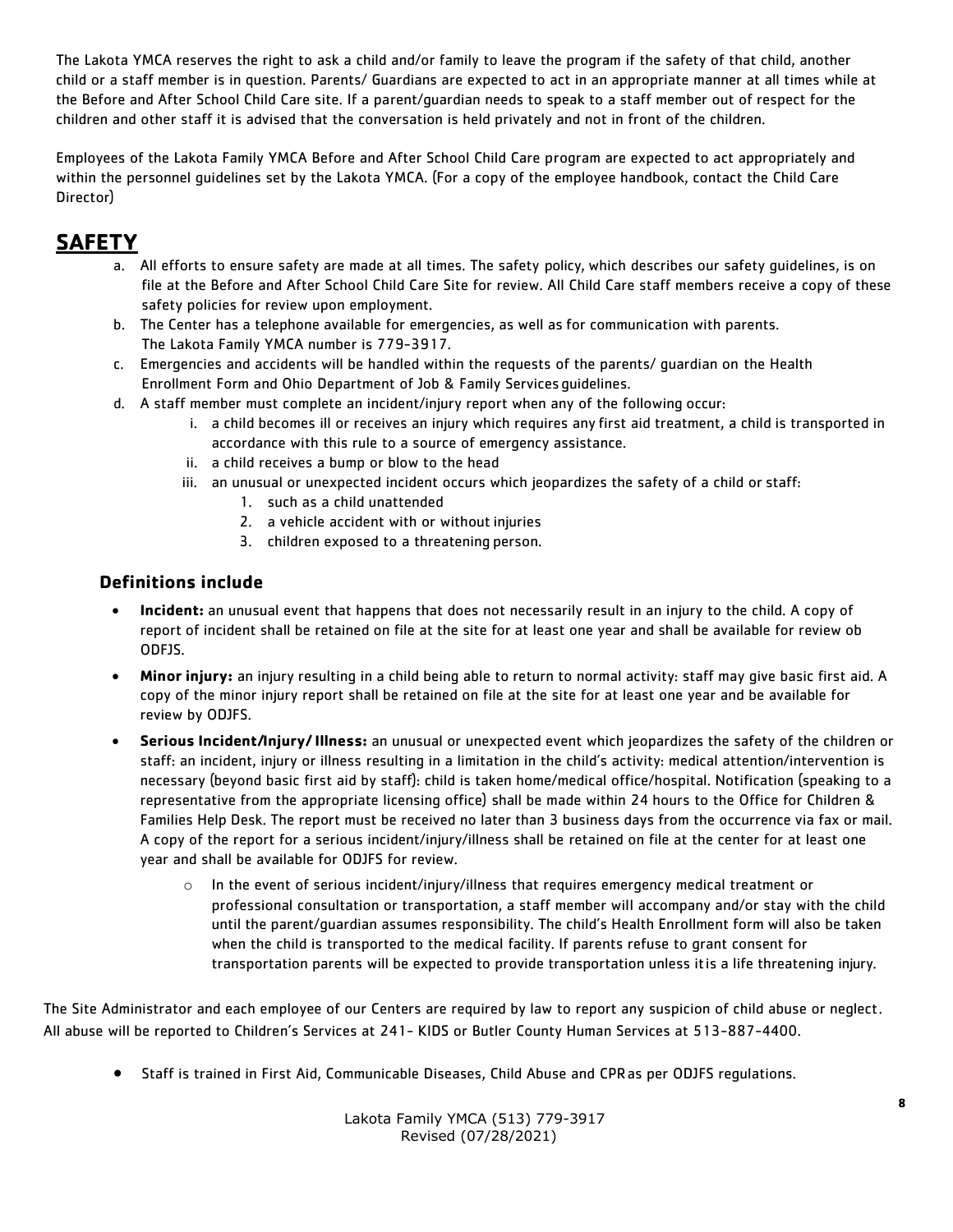- The staff will not abuse or neglect children and will protect children from abuse and neglect while in the center's care.
- Children will be supervised at all times and no child is ever left alone or unsupervised.
- Upon arrival in the morning, we REQUIRE that parent/guardian escort their child(ren) into the building. Children MUST be signed in and out by the parent/guardian each day. Children must be picked up by 6:00 p.m. After 6:00 P.M. there is a \$1.00 per minute per child late charge (see late policy). Parents/guardian must enter the building and notify the staff that they are removing their child from the Center.
- At no time during the program will the children in the Before and After School Child Care program be transported by automobile or bus.
- Water and bathroom breaks will be taken as often as needed. Children will be sent to the bathroom in pairs.
- Lockdown, Fire and tornado drills are held monthly. A plan is posted in the cabinet area, which explains the responsibilities of the staff and actions to be taken in case of fire evacuation, weather emergency, threat of violence and environmental emergency.
- When going up and down stairs, handrails are used.
- Spray aerosols are prohibited when children are in attendance at the Center.
- No smoking is permitted at any of the Before and After School Child Care sites.
- Before and After School Child Care program does not do any water or swimming activities.
- The Before and After School Child Care program does not offer nap time or overnight care. If a child is ill then they will be offered a cot to rest on.
- The Before and After School Child Care program serves an after school snack and drink. We provide wholesome and natural food. 100% fruit juice is also served. Children are not permitted to bring gum, candy or soda pop for snack. We hope to encourage good eating habits that are healthy and nutritious. A weekly snack schedule will be posted at the Before and After School Child Care Site. If your child has special dietary needs, please speak to the Child Care Director or Site Administrator. We will work to accommodate your child's needs.
- In the event of general emergencies such as natural disasters such as fire & weather, threat of violence, environmental situations, and loss of power, heat or water the following will take place. The children will be gathered with attendance records in a designated area (Cafeteria or hallway outside cafeteria depending on emergency). Children's records will also be taken to the designated area. 911 or the utility company will be called. Attendance will be taken. If school office is open they will be consulted as well as other school district personnel, emergency response agencies and the parent/ guardians.
- Field trips are not taken during the Before and After School Child Care program. If transportation is needed in the event of an emergency the Lakota Family YMCA will use Lakota School Buses.
- No formal assessment on the children enrolled in the Before and After School Child Care program will be done.

#### **OUTDOOR PLAY**

Children attending the Before and After School Child Care program will be provided with outdoor playtime when the weather is between 32 degrees and 87 degrees provided it is not raining, sleeting, too humid, lightening, ice, and the ozone level and pollen count are within a safe level. Children should be properly dressed for outdoor play. In the event of inclement weather the children will have access to the gym for large muscle time.

#### **SNACK/MEALS**

Afternoon snacks are provided by the YMCA. Snack schedules are posted at the site.

#### **PARENT/EMPLOYEE PARTICIPATION**

At the start of the school year there will be a designated day and time for the parents and children to come in and meet the Before and After School Child Care program staff. At that time the Site Administrator will go over the policies, procedures and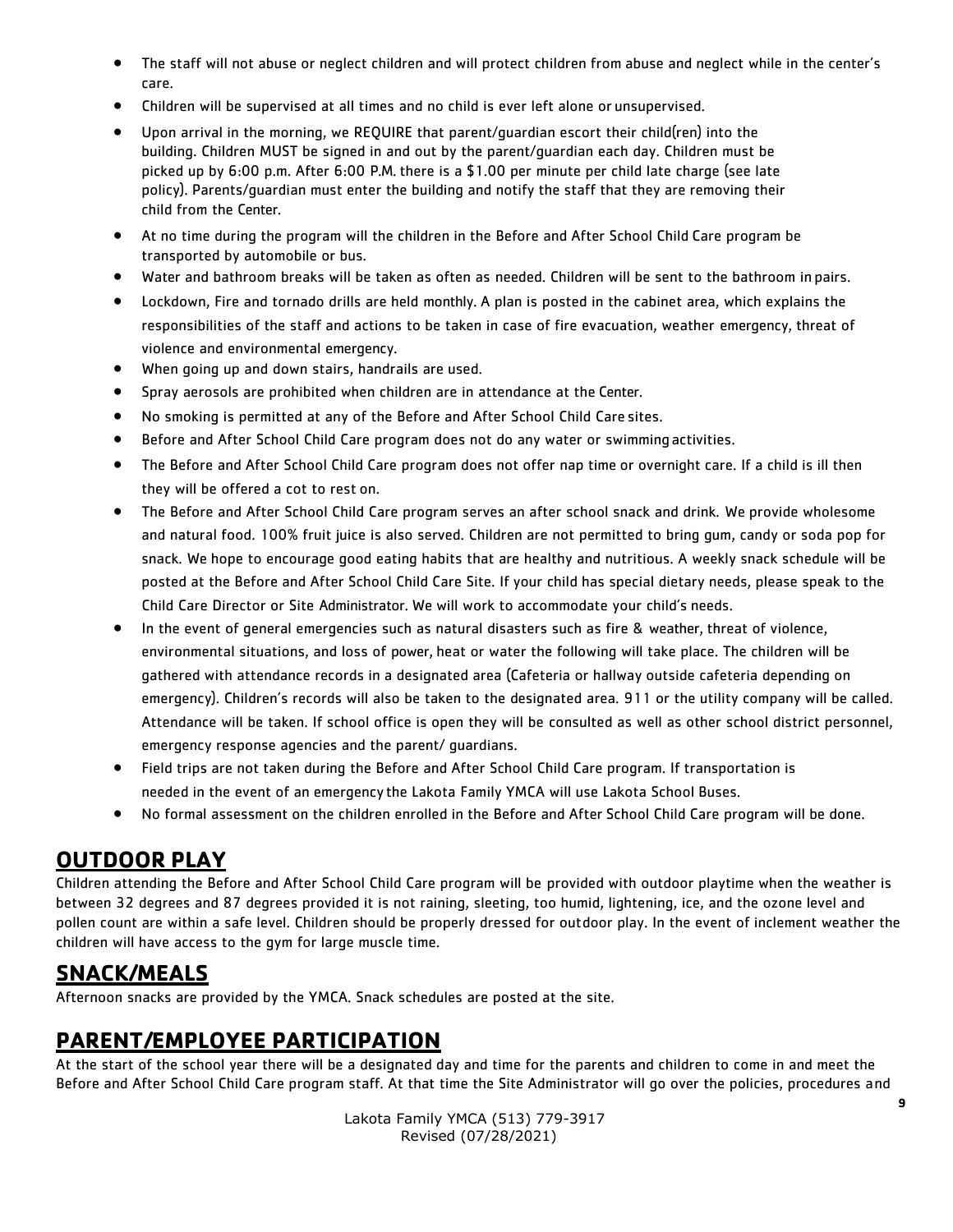the Before and After School Child Care handbook. This may be done in conjunction with the school's open house. Parents are always welcome at the site and may join in the site activities.

The Before and After School Child Care program staff including the Site Administrator may be available during the Before and After School Child Care program hours. You may also contact the Lakota Family YMCA to leave a message and the Lakota Family YMCA staff will see that the message is given to the staff member. Before and After School Child Care sites have access to a telephone.

#### **ARRIVAL & DEPARTURE**

Parents or Guardians must walk their child in to the program each day. Children should not be dropped off before 7:00 a.m. Children must be picked up by 6:00p.m. If the closing staff has not heard from the parent, or has not been able to reach either the parent or an emergency contact and has waited a reasonable amount of time at the Center, they will call (513) 887-4000 (Butler County Dept. of Job & Family Services) to care for the child until the parents can be contacted.

No child will be released from the Center to anyone other than the parents/guardian or other persons specifically indicated on the Permission to Pick Up Form. Parents must provide the program with documentation if there is custody issued. No child may be signed in or will be released to anyone under the age of 16. Identification will be required if the person picking up the child is not known. We require that you give us advance written notice to the Center if any changes in pick up will occur. If your child is absent you can email the child care director and the site will be notified. If your child will be gone for vacation, surgery, death in family, etc. please give site staff advanced written notice.

#### **BEFORE/AFTER SCHOOL SPONSORED ACTIVITIES**

If your child is participating in a Before or After School sponsored activity and they will be attending our Before and After School Child Care Program after that activity the parent must fill out a YMCA Activity Form. This form should be filled out for each new activity that your child will be involved in. If the child is supposed to return to our program but has not the site staff will contact the parent/guardian.

#### **LATE POLICY**

The Lakota Family YMCA Child Care programs will charge the parent/guardians a late fee if your child is not picked up by 6:00p.m. The late fee is \$1.00 per minute per child. If a parent/guardian is late 3 consecutive days and/or has numerous late instances you will be asked to leave our Child Care programs. You will forfeit your \$55.00 deposit plus the one-week pre-paid tuition.

#### **TRACKING POLICY**

The schools provide a daily school absentee sheet and early dismissal list to the Before and After School Child Care program staff in the Before and After School Child Care mailbox in the school office. Parents are required upon A.M. sign-in to note on the sign- in sheet if they will not be attending P.M. Before and After School Child Care. If a child is still not accounted for the school office is notified.

If a child has boarded a bus accidentally, transportation is called and the child is brought back to the Before and After School Child Care site. The nurse notifies us in case a child went home sick and is not on the early dismissal list. The parents are called immediately if all the above do not apply. If a child cannot be located, 911 will be called.

#### **FEDERAL TAX INFORMATION**

The Lakota Family YMCA's Federal EIN number is 31-1223296. Families may need this number for federal income tax purposes if under the law you are permitted to claim a Child Care tax credit. To retrieve Payment History of what you paid for child care, logon to the Online Portal. If you have trouble accessing the Online Portal, please contact [Sara.Matchison@LakotaYMCA.com.](mailto:Sara.Matchison@LakotaYMCA.com.)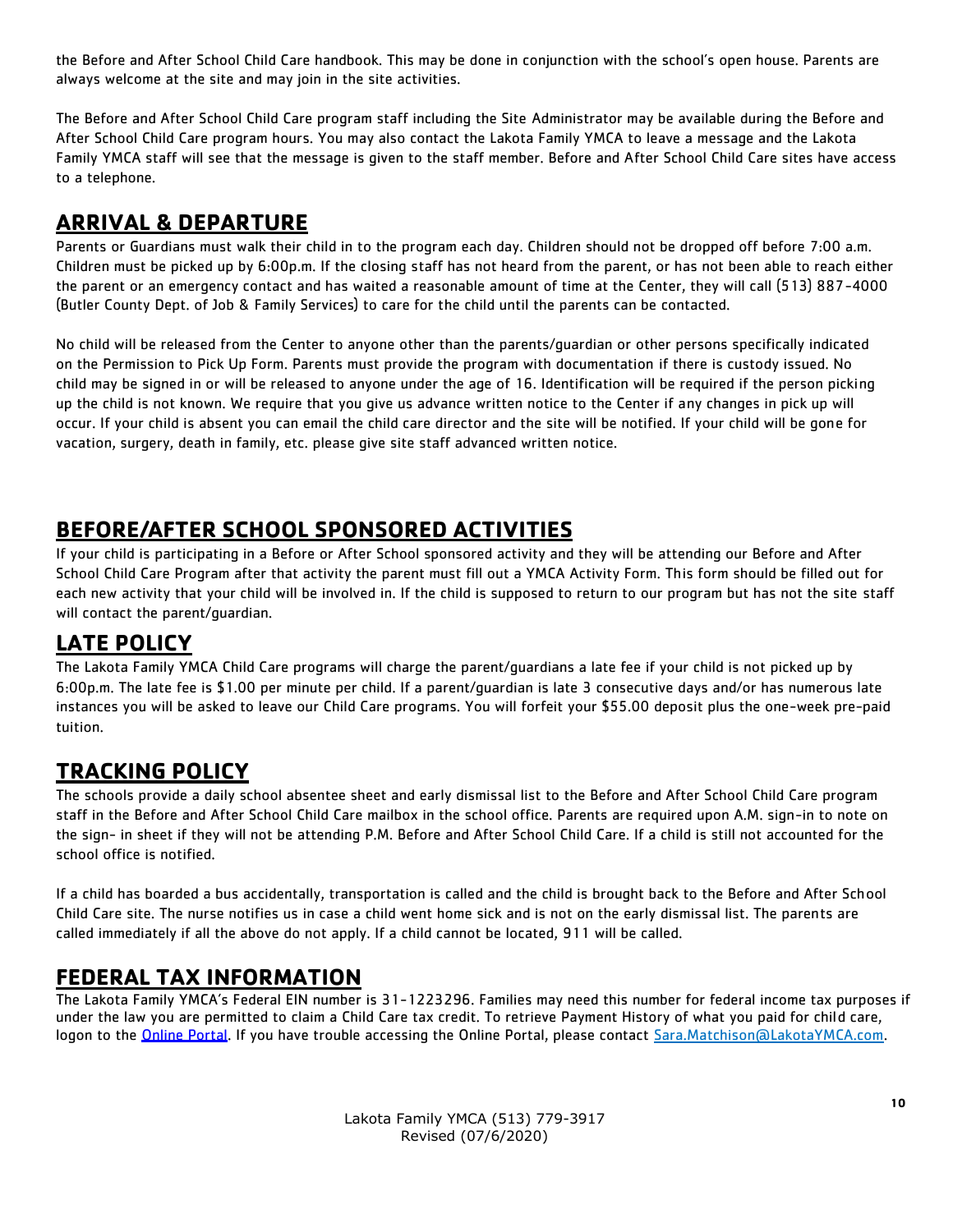#### **LICENSING**

The Lakota Family YMCA Before and After School Child Care Sites have been issued a license to operate legally by the Ohio Department of Job and Family Services. The laws and rules, which govern this license, are available at the Centers for review. They are also available at the ODJFS's web site.

The number of children each site is licensed for is posted on the license at the facility. The ratio for school-age children is 18 children per 1 adult. The maximum group size is 36 children per 2 adults or 54 children per 3 adults.

#### **NON-DISCRIMINATION POLICY**

The Lakota Family YMCA does not discriminate in providing services to children and their families on the basis of race, religion, sex, color, cultural heritage, political beliefs, marital status, national origin or disability or any other prohibited by the state.

#### **BEFORE AND AFTER SCHOOL CHILD CARE HOURS**

Elementary Schools: Hours are 7:00a.m. -8:20a.m. & 3:10p.m. - 6:00p.m. Early Childhood Schools: Hours are 7:00a.m. - 9:10a.m. & 4:00p.m. - 6:00p.m. We are open Monday through Friday.

We do follow Lakota School Schedule; when Lakota is closed we provide no care. If Lakota delays opening in the AM there will be no AM care. If Lakota closes early there is no PM care with the exception of the last two (2) school days with an early release.

#### **REGISTRATION**

Before attending the Before and After School Child Care program at the YMCA all children must be registered. Registration must be done at the Welcome Center at the Lakota Family YMCA. Registrations will not be accepted at the Before and After School Child Care site. When you register you are required to pay a \$55.00 registration fee.

The \$55.00 registration fee is non-refundable and non-transferable.

All forms can be found at<http://www.lakotaymca.com/cms-view-page.php?page=before-after-school>

| \$59.00 per week  |
|-------------------|
| \$73.00 per week  |
|                   |
| \$76.00 per week  |
| \$91.00 per week  |
|                   |
| \$93.00 per week  |
| \$122.00 per week |
|                   |

#### **FEES**

Each child's account must be set up using a MasterCard, Visa, or Discover credit/debit card (no cash, check, or voucher payments accepted).

> Lakota Family YMCA (513) 779-3917 Revised (07/6/2020)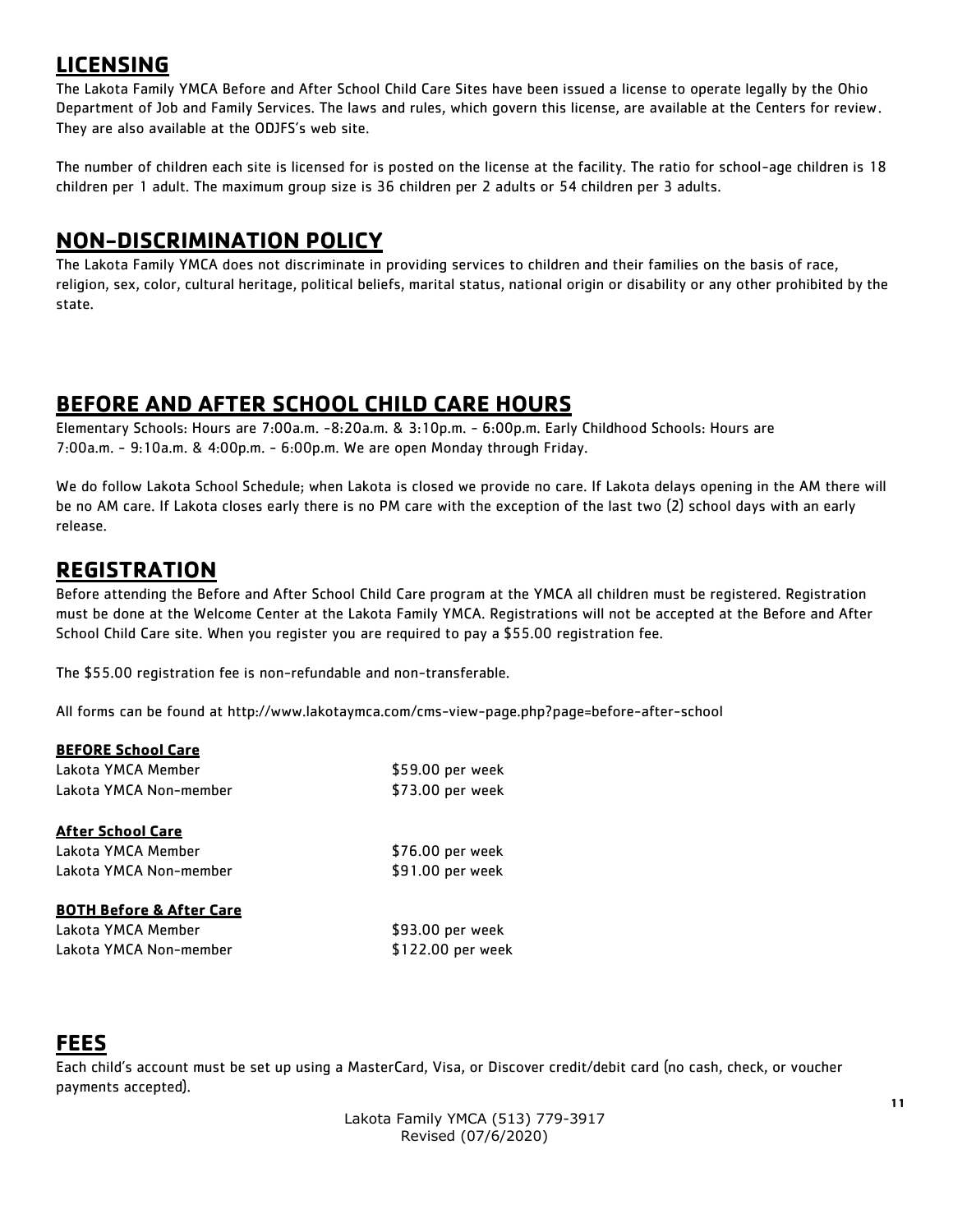• Each Friday your card will be charged for the UPCOMING week.

If the credit card is declined on Friday morning, the child will NOT be able to attend the program on Monday (or the first day of the new week).

- The parent or guardian responsible for the declined account will be notified, via email, that they will not be able to utilize the program until their account is paid
- If payment is received after Friday's billing, you must show proof of payment (credit card receipt or online portal receipt), to your site manager, for your child to attend on Monday.
- A Late fee of \$30.00 will be assessed if payment is not received by Monday (orthe first day of the new week)
- A Late Pick-up Fee of \$1.00 per minute will be assessed if parent/quardians picks up their child after 6:00 p.m. If a parent/guardian is late 3 consecutive days and/ or has numerous late instances they will be asked to leave our Child Care programs; and will forfeit the \$50.00 deposit plus the one-week pre-paidtuition.

Any account not utilized for two weeks will automatically be withdrawn from the program. This is a full time service whether you use it each day or not. There are no refunds for absences or vacations. Credit can only be extended in cases of hospitalization or extended illnesses (3 or more days) verified by a physician. It is important for Child Care givers to maintain a secure and stable environment for your child(ren). To accomplish this, we must also offer our staff the security of knowing that their employment with the Lakota Family YMCA is secure and stable. Stability becomes an impossible task when some parents feel that they should not pay tuition when their child (ren) is absent from school for illness or vacation. Your tuition supports our staff salaries.

Direct all billing questions to [Heather.Branham@lakotaymca.com](mailto:Heather.Branham@lakotaymca.com) or by calling her atthe YMCA on (513) 779-3917.

#### **ENROLLMENT**

Enrollment is on a first come first serve basis, spots are limited. You must register at the YMCA and will be required to pay the registration fee and first week.

#### **WITHDRAWALS**

If you plan to withdraw your child(ren) from our program, you must complete the Child Care Program Change form, and return to the Billing Department of the Lakota Family YMCA, for automatic withdrawals to be stopped on your account.

• One week notice is required for all withdrawals. You will receive a confirmation email of your withdrawal request once your withdrawal has beenprocessed.

#### **RETURNED CHECKS**

A \$25.00 handling charge will be assessed for all checks returned for insufficient funds.

#### **MANAGEMENT OF COMMUNICABLE DISEASES**

- Before and After School Child Care staff is trained to recognize signs of communicable diseases and other illnesses. They are also trained in handwashing and disinfections procedures, through state approved first aid and "childhood diseases" trainings.
- The State of Ohio Department of Health furnishes the "Day Care Center Communicable Disease Chart" and the Before and After School Child Care cabinet area posts it.
- In case of doubt about the severity of a communicable disease, the Cincinnati Department of Health will be contacted for suggestions. Parents of other children will be notified through written communication if a communicable disease is discovered. If available, the school nurse will also be contacted.
- Any child who develops the following symptoms which in our program will be immediately isolated on a cot in a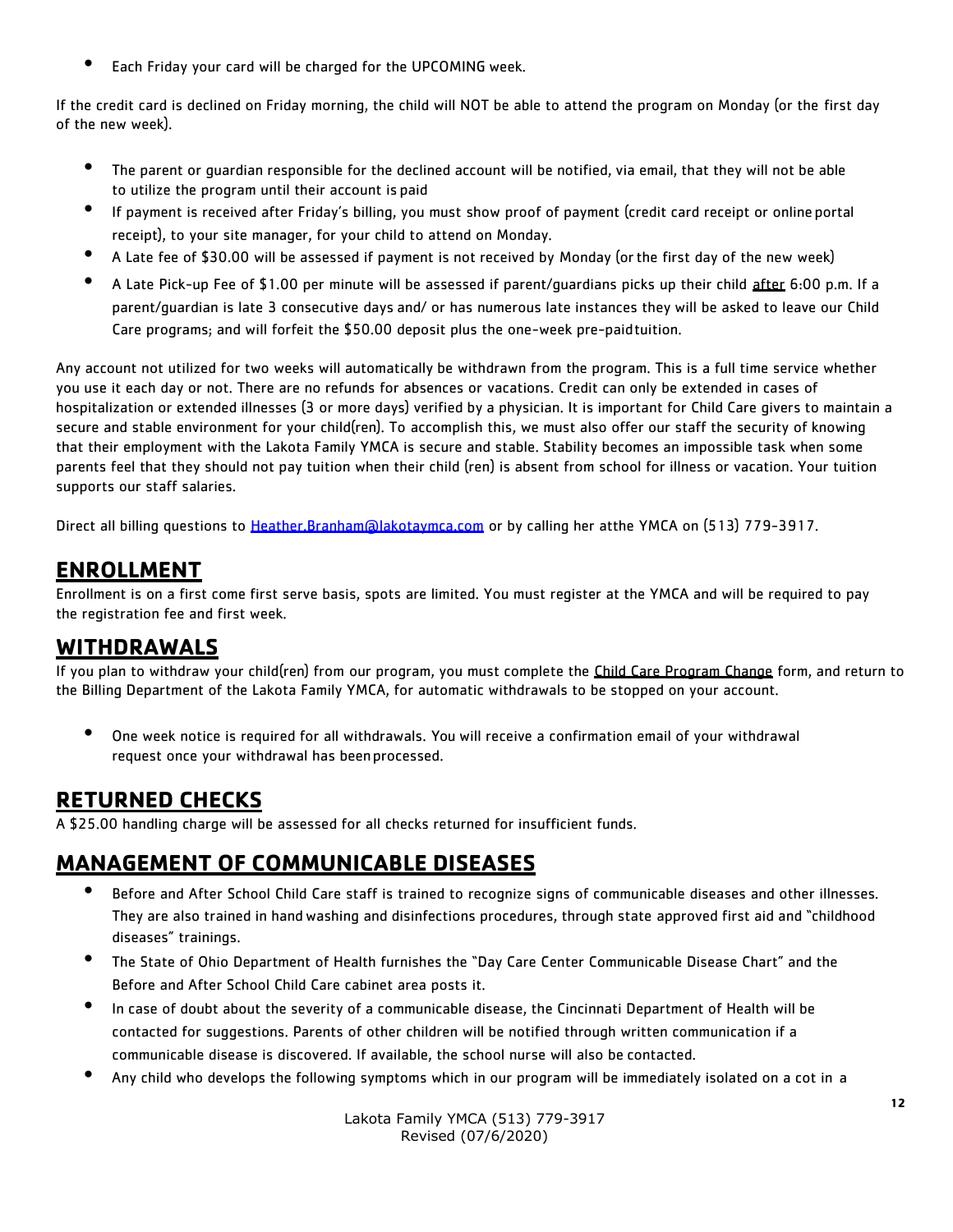portion of the room not being used by the other children but they will be within sight and hearing while arrangements are made for that child to go home. The symptoms are 2 or more bouts of diarrhea, severe coughing causing the child to become red or blue in the face or to make a whooping sound, difficult or rapid breathing, yellow skin or eyes, redness of the eye or eye lid, thick & purulent (pus) discharge, matted eyelashes, burning, itching or eye pain, fever of 100F or higher (taken with axillary method with a digital thermometer, thermometers will be sanitized after each use) with other symptoms of illness, infected skin patches, dark urine/gray or white stools, stiff neck with a temperature higher than 98.6, unusual spots, untreated infected skin patches or rash, sore throat or difficulty swallowing, one vomiting spell or accompanied by symptoms of illness, lice, scabies or other parasites.

• Children who leave the site due to a high fever, diarrhea, severe coughing, difficult or rapid breathing, yellow skin or eyes, redness of eye or eye lid, thick & purulent (pus) discharge, matted eyelashes, burning, itching or eye pain, infected skin patches, dark urine, gray/white stool, or a stiff neck will be readmitted once the symptom has been gone for a period of 24 hours and/or with a physician's

statement indicating that it is safe for the other children and for that child to return to the Before and After School Child Care site.

- The Site Administrator and other staff members have been trained to administer First Aid and CPR. All children's records are kept in the file box in the Before and After School Child Care cabinet.
- The YMCA Before and After School Child Care program does not accept "mildly ill" children. If your child cannot participate in the regularly scheduled programs, he/ she should remain at home.
- Children who leave the Center due to high fever, diarrhea, severe coughing, difficult or rapid breathing, yellow skin or eyes, redness of eye or eye lid, thick & purulent (pus) discharge, matted eyelashes, burning or itching or eye pain, infected skin patches, dark urine/gray or white stool, or a stiff neck will be readmitted once the symptoms has been gone for a period of 24 hours and/or upon receipt of a physician's statement indicating that it is safe for the other children and for that child to return.
- Administration of medication (including emergency medication), inhalers, and special diets, insulin will be undertaken by the Center only after receipt of a completed ODJFS Parent/Guardian Request for Administration of Medication(JFS 01217) form that is signed by the parent/guardian and the physician. A Medical/ Physical Care Plan (JFS 01236) signed by the parent and trained staff will also need to be in the children's file. Children will not be allowed to carry inhalers, insulin injections, epinephrine, etc. on their person or backpacks.
- Care of Children with Health Conditions. All children who have health conditions which may require medical procedures be performed at the site must have detailed written information completed and on file using the Child Medical/Physical Care Plan. This includes children with health conditions such as asthma, allergies, diabetes, cystic fibrosis, etc. If the condition would require knowledge on procedures to be performed, or actions to be taken, even if it is to call 911 and make the child comfortable, there needs to be a completed form on file. If a child with a medical condition requires the medical procedure to be performed a trained staff member will be on premise. Procedure will be noted on form.
- Employees will abide by the same policies as the children for communicable diseases.
- Children may be accepted into the program if they have not had their immunizations but the parent/guardian must make the YMCA Before and After School Child Care Program aware ofit.

#### **MEDICAL, DENTAL & GENERAL EMERGENCY PLAN**

A copy of the medical, dental and general emergency plan is located by the Before and After School Child Care cabinet. Copies of the plan are also placed at every location that the children use. The Before and After School Child Care program will follow the same procedures as the Lakota Schools. This will insure consistency in the event of an emergency. A copy is also included in this handbook. Monthly fire and tornado drills are also done with the children.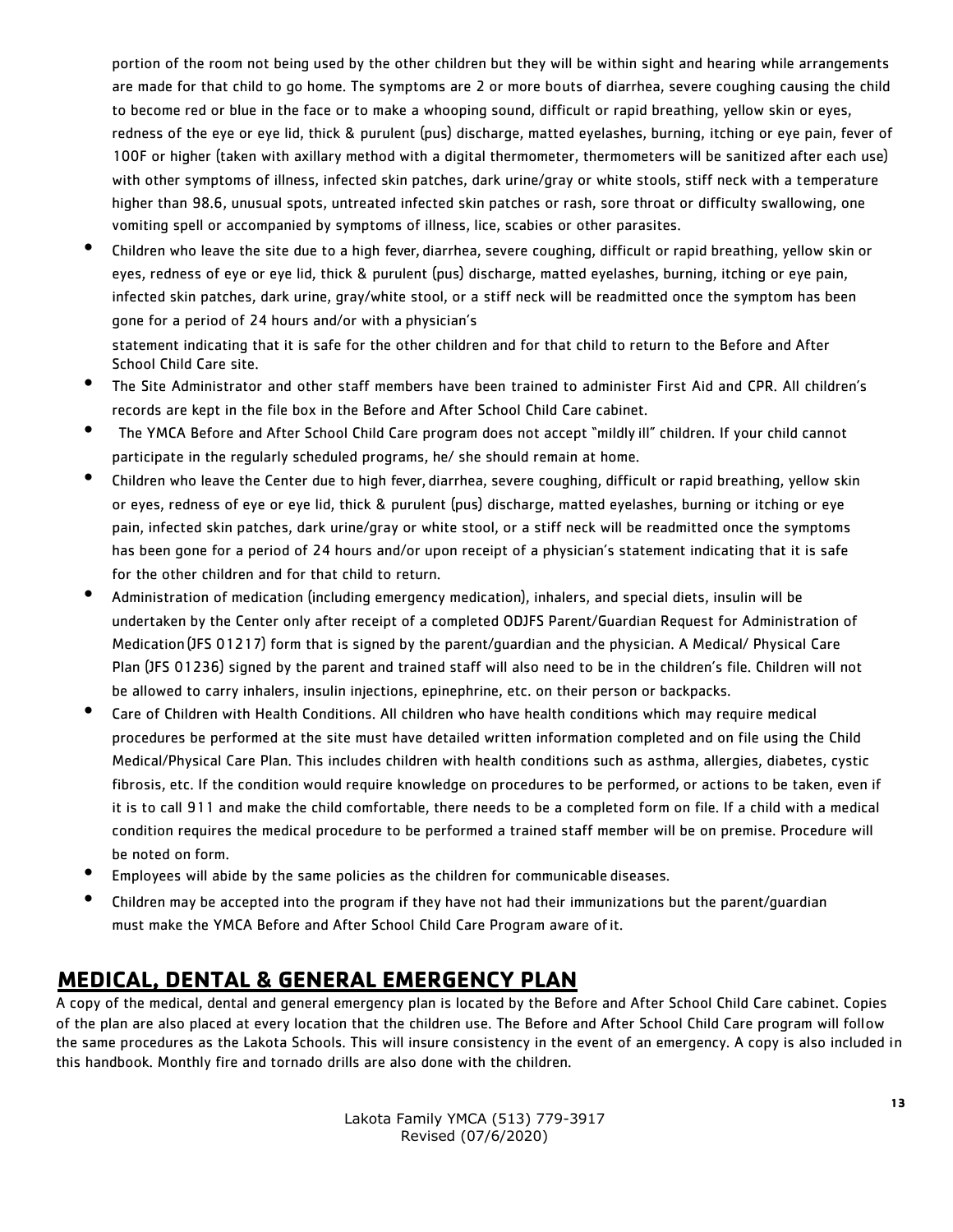#### **IMPORTANT PHONE NUMBERS**

| Emergency Squad, Fire Dept. & Police Dept. | 911          |
|--------------------------------------------|--------------|
| <b>Poison Control</b>                      | 800-222-1222 |
| Children's Hospital                        | 513-803-9600 |
| Lakota Family YMCA                         | 513-779-3917 |

#### **SNOW DAY POLICY**

When the Lakota Schools are closed. Before and After School Child Care is closed. No Child Care is available at the YMCA on snow days.

When the Lakota Schools are on a 1 or 2-hour delay, A.M. Before and After School Child Care is closed. There will be P.M. Before and After School Child Care unless the Lakota Schools close early due to weather (the school will contact the parents). If the AM session of Before and After School Child Care has started, and the Lakota Schools decide to delay or close due to weather; the Before and After School Child Care staff will notify the parents to come pick up their child. You may contact the Before and After School Child Care staff if you have any questions. Please listen to the Radio or TV for closings. You can also check the Lakota School District web site [www.lakotaonline.com.](http://www.lakotaonline.com/)

The YMCA will not call you when there are closings or delays. The YMCA does not offer any camps at the YMCA on snow days. NOTE: All Inclement Weather Postings are listed on our Website at LakotaYMCA.com.

Inclement weather credits will be applied to your account at the end of the school year.

#### **STAFF**

Our staff consists of dedicated people with degrees in Education, Child Development and/or training in working with children. The staff provides special care and warmth for each child as well as a quality recreational program. We plan relaxing, ageappropriate activities for children in a structured, safe environment. The staff is truly dedicated to children. Staff is available to speak with parents when needed.

Any employee that needs assistance, who have concerns or other questions answered may contact the Child Care Director at the Lakota Family YMCA.

Lindsay Miller at [lindsay.miller@lakotaymca.com](mailto:%20lindsay.miller@lakotaymca.com)